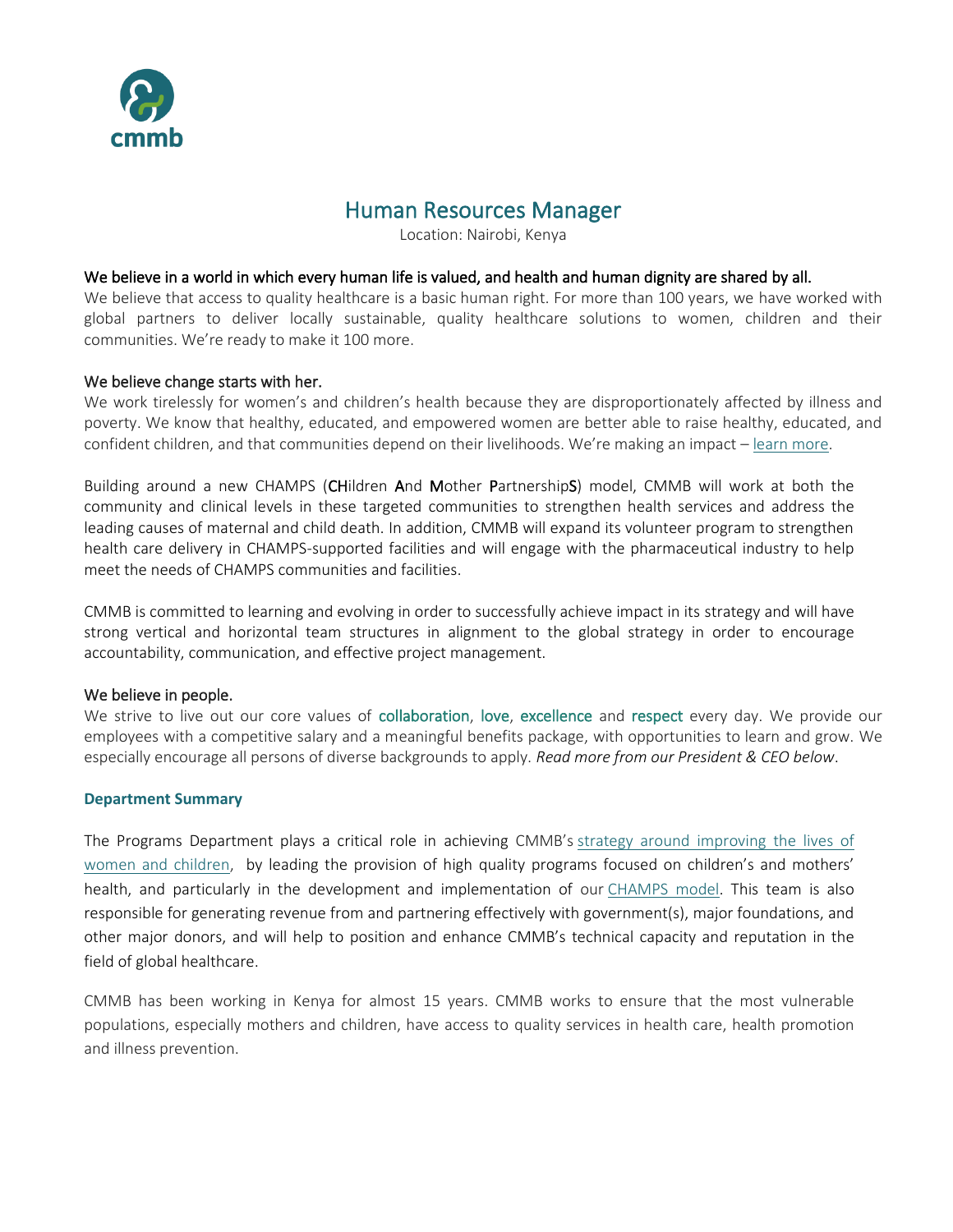

# **Overview**

Reporting to the County Director, you are a creative problem solver, responsible for the development and delivery of innovative people solutions. You support Management in the achievement of strategic objectives through provision of consultative support and delivering programs in all areas of strategic human resources including compensation, performance management, recruitment, workforce planning, organizational design and employee engagement.

You recognize that innovative Human Resources means understanding business imperatives and translating them into practical solutions that drive tangible results. While you will operate at a strategic level with senior management, you can move seamlessly to an operational mode to tackle day to day operational needs of the department.

# **Responsibilities**

- Develop and implement HR strategies and initiatives aligned with the overall business strategy
- Bridge management and employee relations by addressing demands and other related issues.
- Manage the recruitment and selection process
- Support current and future business needs through the development, engagement, motivation and preservation of human capital
- Develop and monitor overall HR strategies, systems and procedures across the organization.
- Nurture a positive working environment
- Oversee and manage a performance appraisal system that drives high performance
- Manage employee benefits scheme
- Assess individual training needs, consolidate and develop a comprehensive staff development plan.
- Report to management and provide decision support through HR metrics
- Ensure legal compliance throughout human resource management.

## Qualifications and Experience:

- You have a university degree in Human Resource Management from a reputable institution. A master's Degree is an added advantage.
- Minimum of 3 years of demonstrated experience working with and influencing managers at all levels while helping deliver strategic people initiatives that positively impact projects results.
- Experience working in an NGO and supporting multiple projects in different locations in a fast-paced work environment.
- People oriented and results driven.
- Knowledge of HR systems and databases
- Excellent listening and presentation skills
- Competence to build and effectively manage interpersonal relationships at all levels of the organization
- In-depth knowledge of labour law and [HR best practices](https://resources.workable.com/blog/hr-best-practices-su-joun)
- You can work under pressure and meet deadlines.
- You should be organized, hardworking and personable.
- You are comfortable working for a faith-based organization.
- You believe in CMMB, where we're going, and what we can do together to achieve Healthier Lives Worldwide